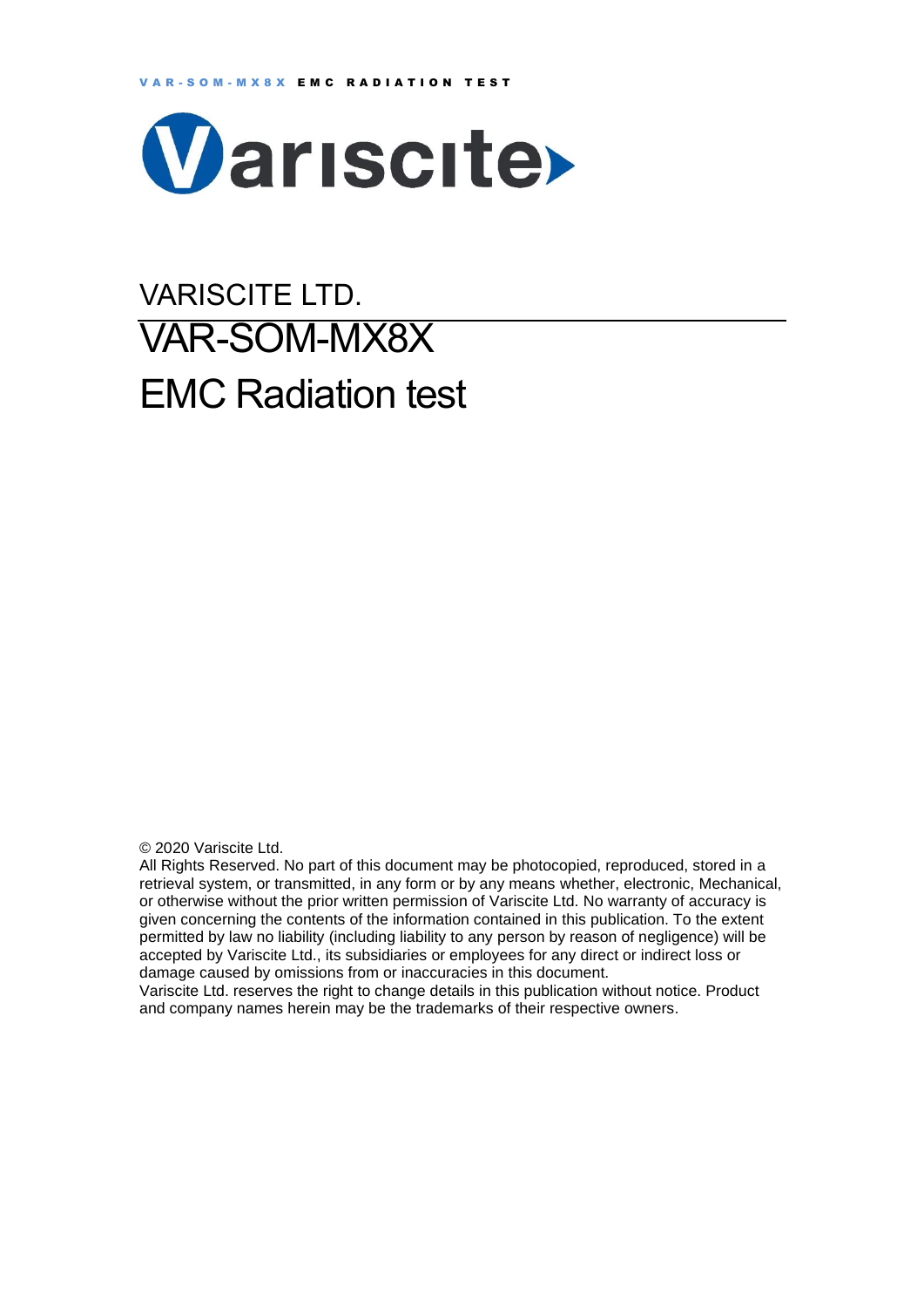## <span id="page-1-0"></span>Document Revision History

| <b>Revision</b>         | <b>Date</b> | <b>Notes</b>   |
|-------------------------|-------------|----------------|
| 1.0<br>$\boldsymbol{A}$ | 1122020     | <b>Initial</b> |
|                         |             |                |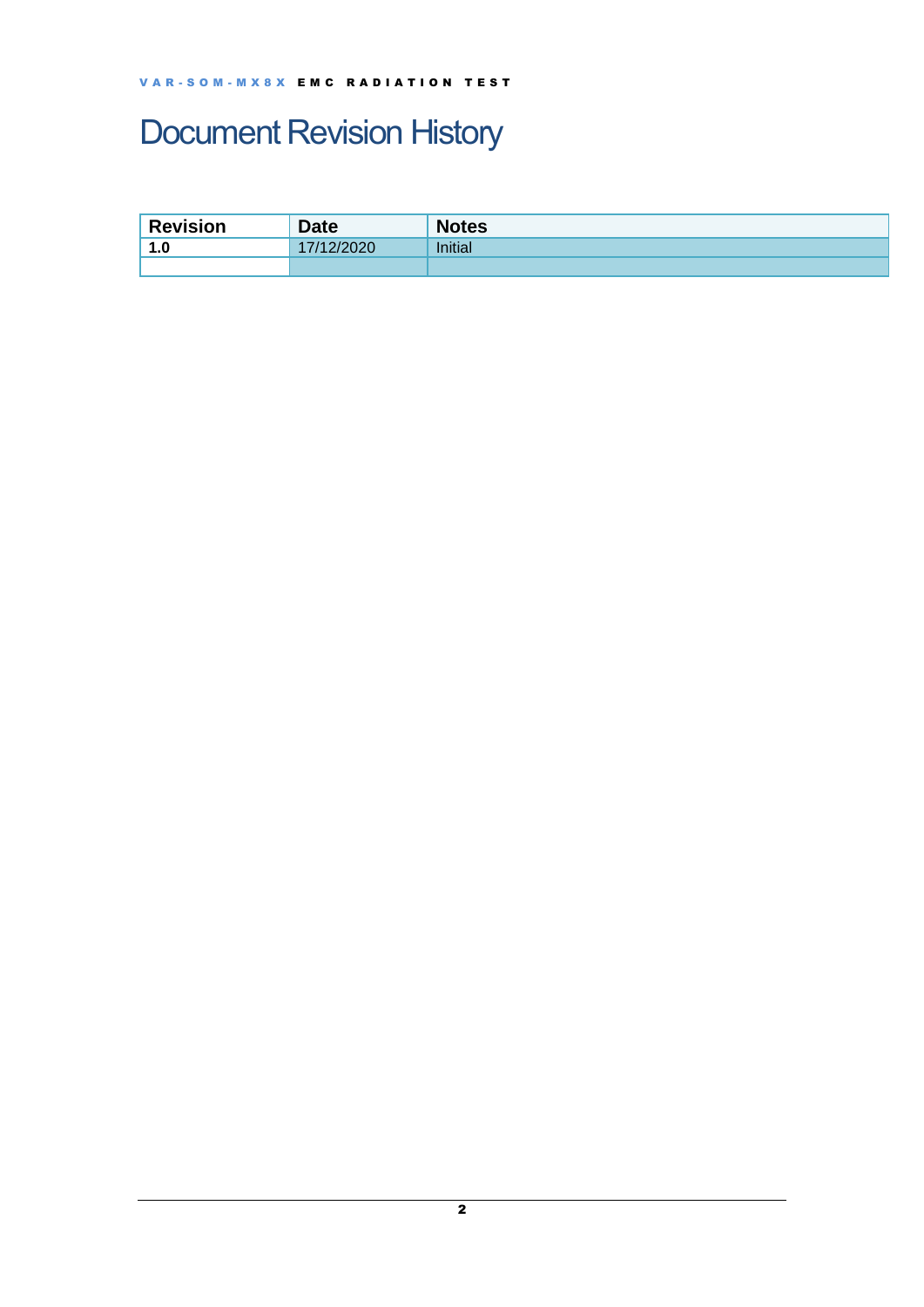## <span id="page-2-0"></span>**Table of Contents**

| 3 <sup>7</sup>  |  |  |  |  |
|-----------------|--|--|--|--|
| 3.1             |  |  |  |  |
|                 |  |  |  |  |
| $4\overline{ }$ |  |  |  |  |
|                 |  |  |  |  |
| 6               |  |  |  |  |
|                 |  |  |  |  |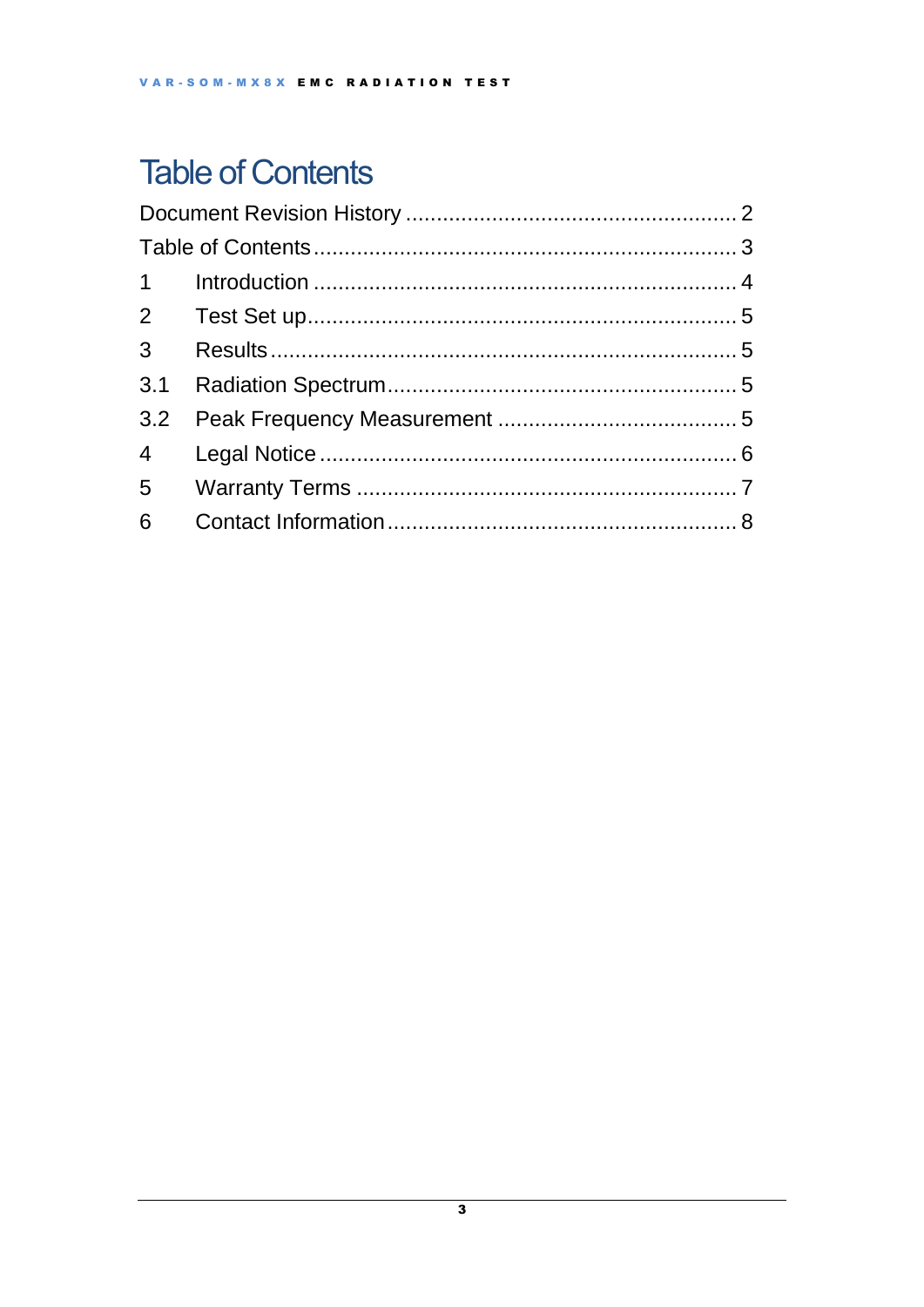## <span id="page-3-0"></span>1 Introduction

This Document presents the VAR-SOM-MX8X EMC radiation test, held at the "THE STANDARDS INSTITUTION OF ISRAEL" EMC test labs ([http://www.sii.org.il/896](http://www.sii.org.il/896-en/SII_EN.aspx) [en/SII\\_EN.aspx\)](http://www.sii.org.il/896-en/SII_EN.aspx).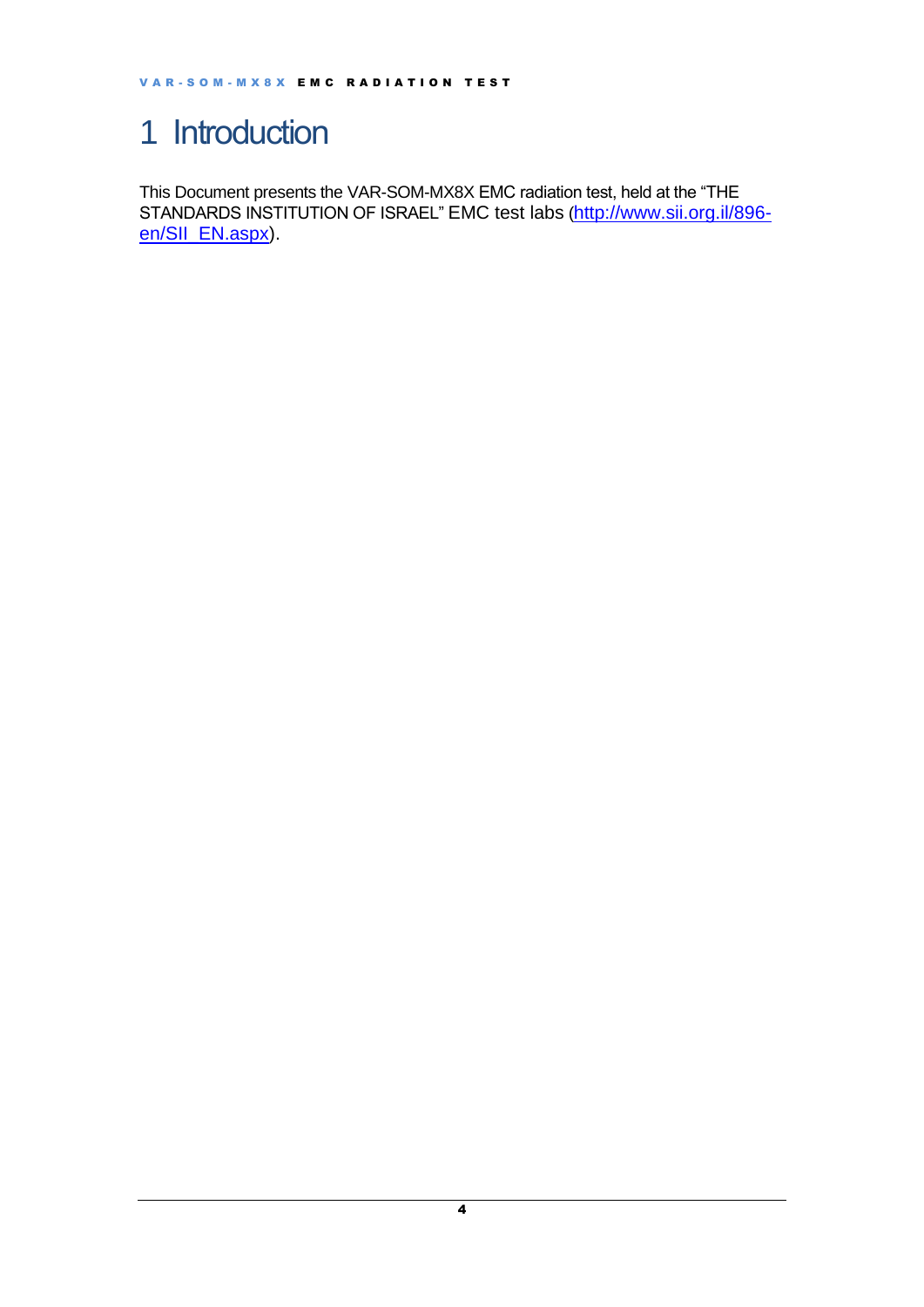### <span id="page-4-0"></span>2 Test Set up

Test setup included a stock VAR-SOM-MX8X Rev 1.2 module assembled on a Symphony-Board carrier board Rev 1.4A, powered by 12V linear power supply. All SOM features were enabled, Ethernet ports of the carrier board were connected to an Ethernet switch. A script running continuous scan for WLAN access points and eMMC writes was executed.

Note: Isolation resistors RN1, RN2, RN3, R151, R136 were not assembled on the Symphony-Board.

### <span id="page-4-1"></span>3 Results

#### <span id="page-4-2"></span>3.1 Radiation Spectrum

The blue graph represents Vertical & Horizontal polarity radiation frequency measurements. The red horizontal line is the EN55022 Class B standard limits



#### <span id="page-4-3"></span>3.2 Peak Frequency Measurement

| Frequency,  | lPeak, | QP,    | <b>QP Limit,</b> | <b>IDelta QP</b> |
|-------------|--------|--------|------------------|------------------|
| <b>IMhz</b> | dBµV/m | dBµV/m | $dB\mu V/m$      | (dB)             |
| 299.998     | 43.2   | 42.9   | 47.0             | I-4.1            |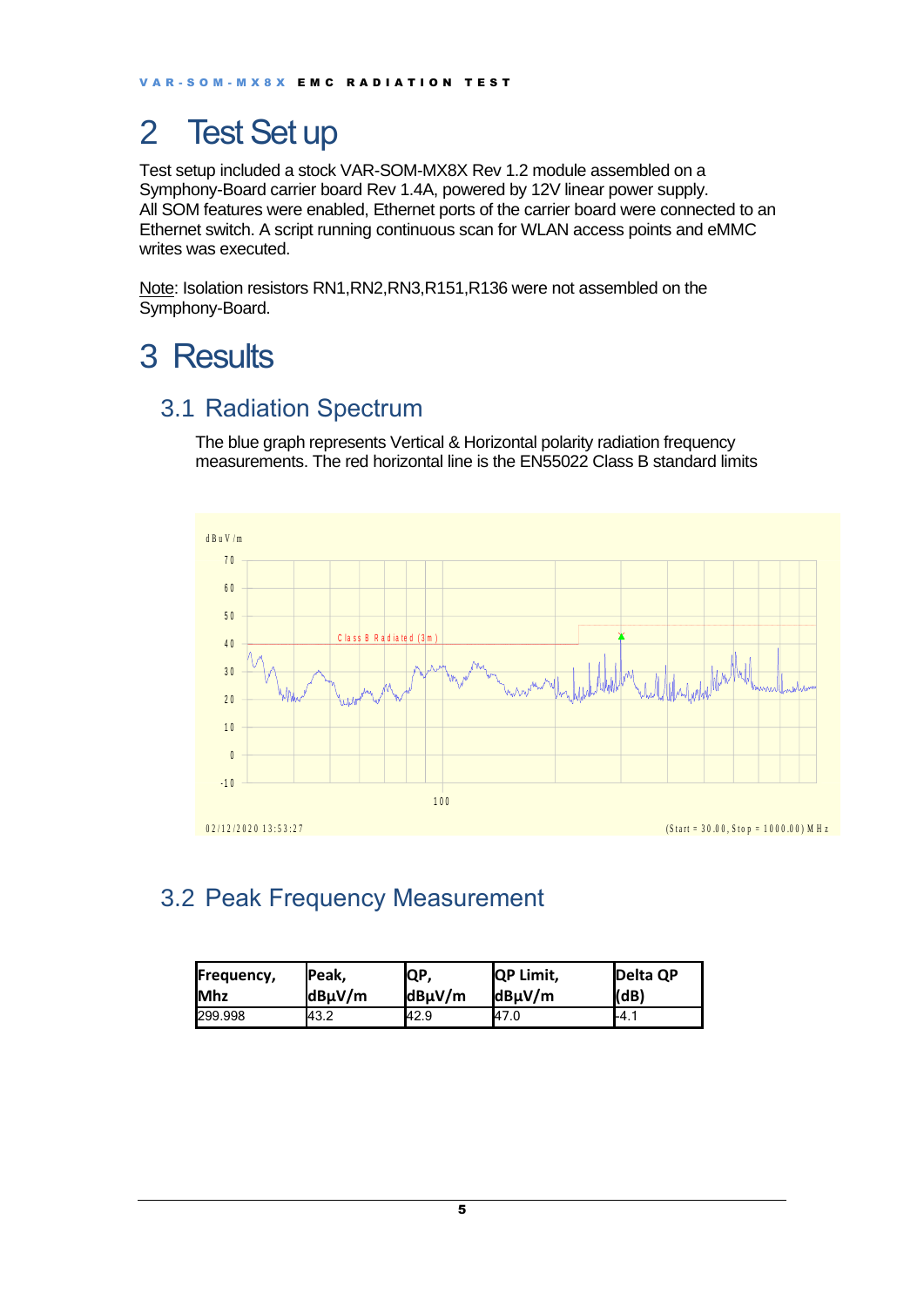## <span id="page-5-0"></span>4 Legal Notice

Variscite Ltd. ("Variscite") products and services are sold subject to Variscite terms and conditions of sale, delivery and payment supplied at the time of order acknowledgement.

Variscite warrants performance of its products to the specifications in effect at the date of shipment. Variscite reserves the right to make changes to its products and specifications or to discontinue any product or service without notice. Customers should therefore obtain the latest version of relevant product information from Variscite to verify that their reference is current.

Testing and other quality control techniques are utilized to the extent that Variscite deems necessary to support its warranty.

Specific testing of all parameters of each device is not necessarily performed unless required by law or regulation.

In order to minimize risks associated with customer applications, the customer must use adequate design and operating safeguards to minimize inherent or procedural hazards. Variscite is not liable for applications assistance or customer product design. The customer is solely responsible for its selection and use of Variscite products. Variscite is not liable for such selection or use or for use of any circuitry other than circuitry entirely embodied in a Variscite product.

Variscite products are not intended for use in life support systems, appliances, nuclear systems or systems where malfunction can reasonably be expected to result in personal injury, death or severe property or environmental damage. Any use of products by the customer for such purposes is at the customer's own risk.

Variscite does not grant any license (express or implied) under any patent right, copyright, mask work right or other intellectual property right of Variscite covering or relating to any combination, machine, or process in which its products or services might be or are used. Any provision or publication of any third party's products or services does not constitute Variscite's approval, license, warranty or endorsement thereof. Any third party trademarks contained in this document belong to the respective third party owner.

Reproduction of information from Variscite datasheets is permissible only if reproduction is without alteration and is accompanied by all associated copyright, proprietary and other notices (including this notice) and conditions. Variscite is not liable for any un-authorized alteration of such information or for any reliance placed thereon.

Any representations made, warranties given, and/or liabilities accepted by any person which differ from those contained in this datasheet or in Variscite's standard terms and conditions of sale, delivery and payment are made, given and/or accepted at that person's own risk. Variscite is not liable for any such representations, warranties or liabilities or for any reliance placed thereon by any person.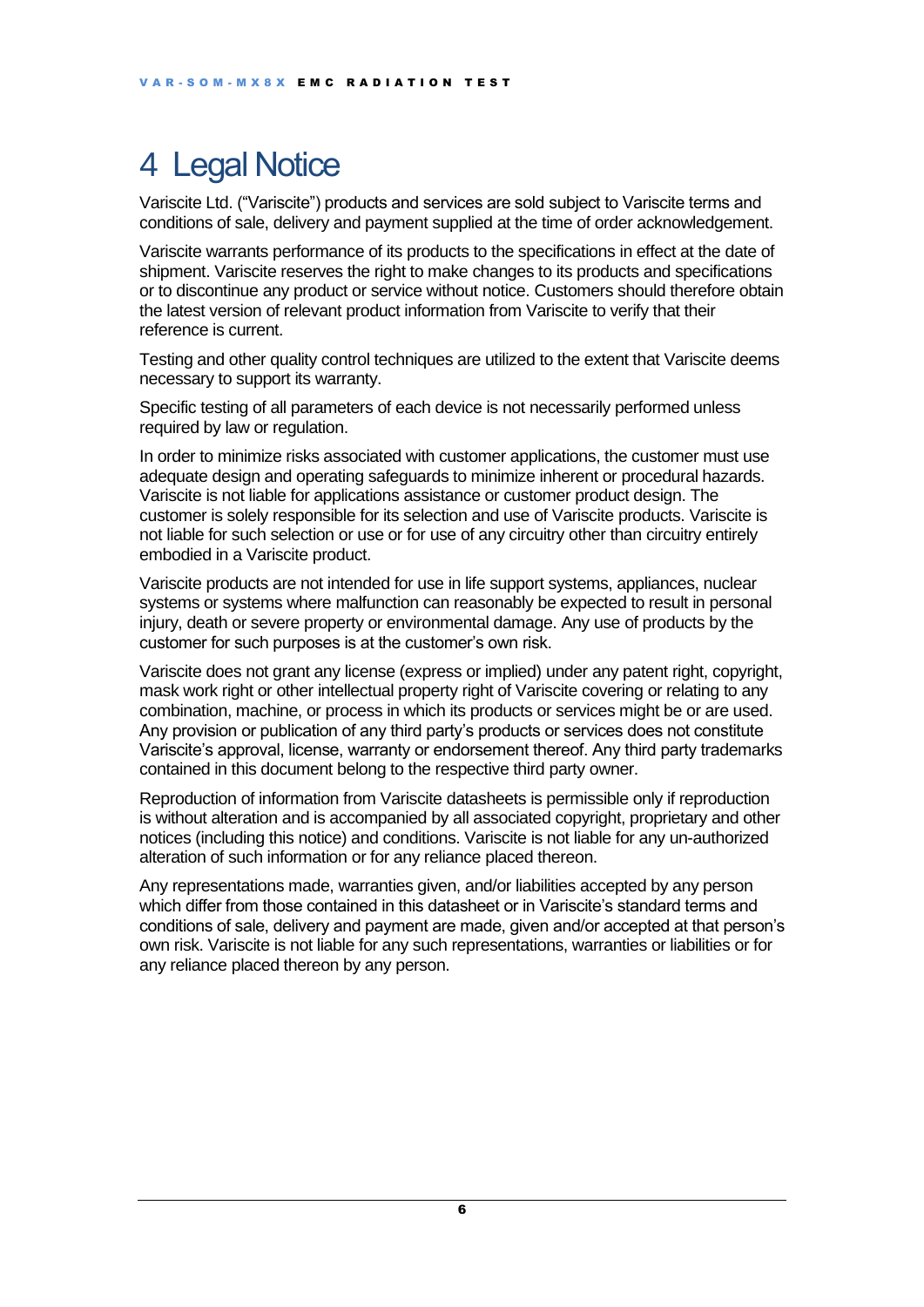### <span id="page-6-0"></span>5 Warranty Terms

#### **Warranty Terms**

Variscite guarantees hardware products against defects in workmanship and material for a period of one (1) year from the date of shipment. Your sole remedy and Variscite's sole liability shall be for Variscite, at its sole discretion, to either repair or replace the defective hardware product at no charge or to refund the purchase price. Shipment costs in both directions are the responsibility of the customer. This warranty is void if the hardware product has been altered or damaged by accident, misuse or abuse.

#### **Disclaimer of Warranty**

THIS WARRANTY IS MADE IN LIEU OF ANY OTHER WARRANTY, WHETHER EXPRESSED, OR IMPLIED, OF MERCHANTABILITY, FITNESS FOR A SPECIFIC PURPOSE, NON-INFRINGEMENT OR THEIR EQUIVALENTS UNDER THE LAWS OF ANY JURISDICTION, EXCEPT THE WARRANTY EXPRESSLY STATED HEREIN. THE REMEDIES SET FORTH HEREIN SHALL BE THE SOLE AND EXCLUSIVE REMEDIES OF ANY PURCHASER WITH RESPECT TO ANY DEFECTIVE PRODUCT.

#### **Limitation on Liability**

UNDER NO CIRCUMSTANCES SHALL VARISCITE BE LIABLE FOR ANY LOSS, DAMAGE OR EXPENSE SUFFERED OR INCURRED WITH RESPECT TO ANY DEFECTIVE PRODUCT. IN NO EVENT SHALL VARISCITE BE LIABLE FOR ANY INCIDENTAL OR CONSEQUENTIAL DAMAGES THAT YOU MAY SUFFER DIRECTLY OR INDIRECTLY FROM USE OF ANY PRODUCT. BY ORDERING THE SOM, THE CUSTOMER APPROVES THAT THE VARISCITE SOM, HARDWARE AND SOFTWARE, WAS THOROUGHLY TESTED AND HAS MET THE CUSTOMER'S REQUIREMETS AND SPECIFICATIONS.